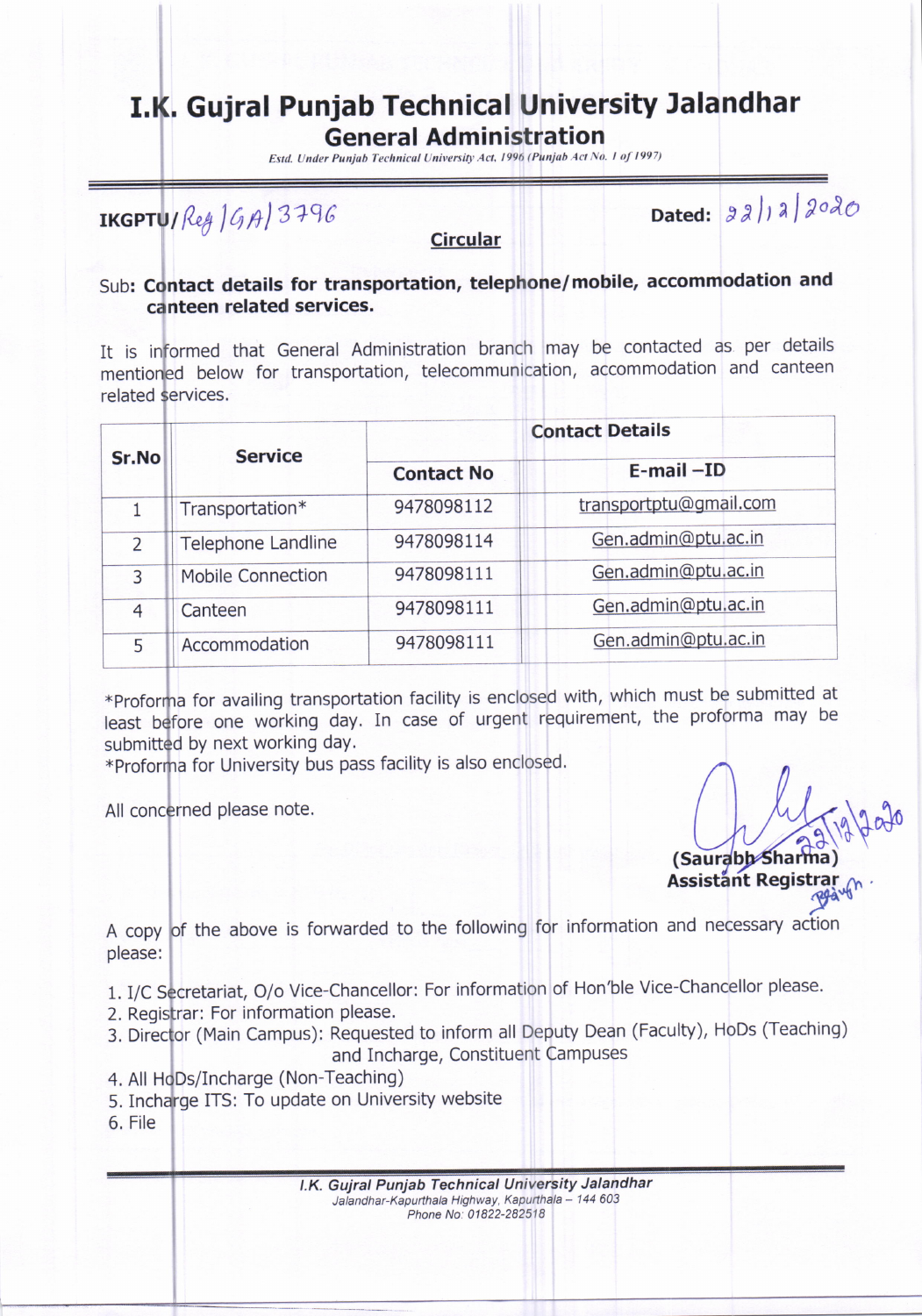|                |                                  | I. K. GUJRAL PUNJAB TECHNCIAL UNIVERSITY JALANDHAR                          |    | <b>Vehicle Requirement Form</b>              |             |                    |                                                                                                                |  |
|----------------|----------------------------------|-----------------------------------------------------------------------------|----|----------------------------------------------|-------------|--------------------|----------------------------------------------------------------------------------------------------------------|--|
|                |                                  |                                                                             |    |                                              |             |                    | Date: $\frac{1}{20}$                                                                                           |  |
|                |                                  |                                                                             |    |                                              |             |                    |                                                                                                                |  |
|                |                                  |                                                                             |    |                                              |             |                    |                                                                                                                |  |
|                |                                  |                                                                             |    |                                              |             |                    |                                                                                                                |  |
|                |                                  |                                                                             |    |                                              |             |                    |                                                                                                                |  |
|                |                                  |                                                                             |    |                                              |             |                    | The complete vehicle requirement form, duly signed by the concerned HOD/Branch incharge should be submitted to |  |
| Sr.            |                                  | General Administration Branch at least before one working day)<br>Departure |    |                                              |             | Return (Tentative) |                                                                                                                |  |
| No.            | Date<br>& Time                   | From                                                                        | To | Date &<br>Time                               | <b>From</b> | To                 | Purpose of<br>Journey                                                                                          |  |
| 1              |                                  |                                                                             |    |                                              |             |                    |                                                                                                                |  |
|                |                                  |                                                                             |    |                                              |             |                    |                                                                                                                |  |
|                |                                  |                                                                             |    |                                              |             |                    |                                                                                                                |  |
| $\overline{2}$ |                                  |                                                                             |    |                                              |             |                    |                                                                                                                |  |
|                |                                  |                                                                             |    |                                              |             |                    |                                                                                                                |  |
|                |                                  |                                                                             |    |                                              |             |                    |                                                                                                                |  |
|                |                                  |                                                                             |    |                                              |             |                    |                                                                                                                |  |
|                |                                  | Signature HOD/Branch Incharge                                               |    |                                              |             |                    | <b>Signature of the Applicant</b>                                                                              |  |
|                |                                  |                                                                             |    |                                              |             |                    |                                                                                                                |  |
|                |                                  |                                                                             |    |                                              |             |                    |                                                                                                                |  |
|                |                                  |                                                                             |    |                                              |             |                    |                                                                                                                |  |
|                |                                  |                                                                             |    |                                              |             |                    |                                                                                                                |  |
|                |                                  |                                                                             |    | For Office use only (General Administration) |             |                    |                                                                                                                |  |
|                |                                  | <b>A.</b> University Owned Vehicle (Tick $V$ )                              |    |                                              |             |                    |                                                                                                                |  |
|                |                                  |                                                                             |    |                                              |             |                    |                                                                                                                |  |
| Registrar      |                                  |                                                                             |    |                                              |             |                    |                                                                                                                |  |
|                | <b>B.</b> Hired Vehicle (Tick V) |                                                                             |    |                                              |             |                    |                                                                                                                |  |
|                |                                  |                                                                             |    |                                              |             |                    |                                                                                                                |  |